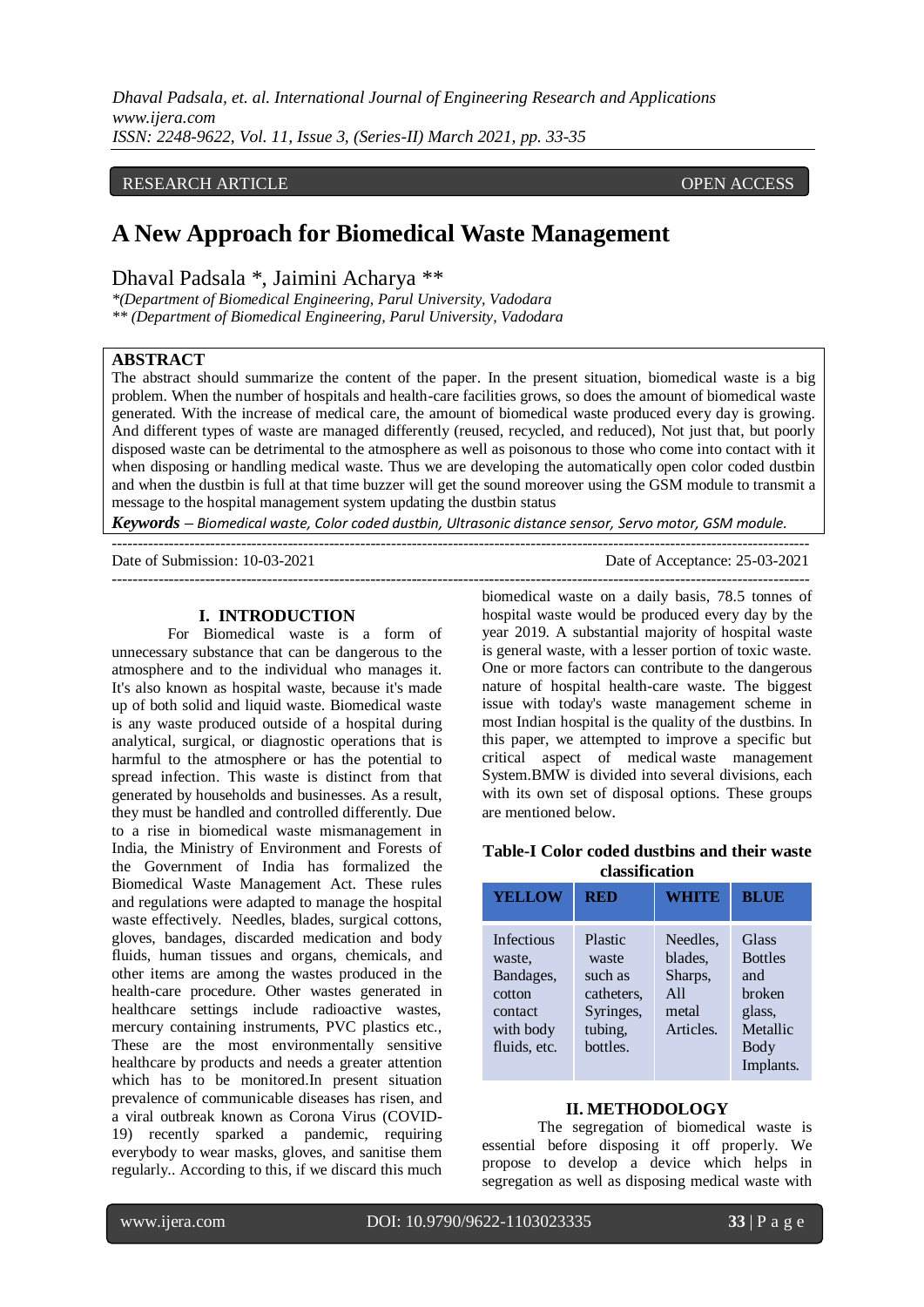*Dhaval Padsala, et. al. International Journal of Engineering Research and Applications www.ijera.com ISSN: 2248-9622, Vol. 11, Issue 3, (Series-II) March 2021, pp. 33-35*

least human contact. The device is manufactured using different electrical components combined, such as: Arduino Uno, Ultrasonic sensor, and Servo motor, GSM module, Buzzer.

## **1.Ultrasonic sensor:**

Ultrasonic sensors, as the name implies it uses ultrasonic waves to measure time. The sensor head sends out an ultrasonic pulse, which is transmitted back to it. Intended recipient Ultrasonic sensors are used to determine the distance between two points. Target by calculating the time between emission and detection an encourage. An optical sensor has both a transmitter and a receiver. In an ultrasonic sensor that emits and receives Frequency a single ultrasonic element is used for both purposes. A single oscillator conducts and absorbs ultrasonic signals in the sensor.

## **2**.**Servo Motor :**

Servo motor is electromechanical device which converts electrical energy to mechanical Energy. Rotational movements can be used to rotate to move the object in any plane. We are using servo motor here to get output in Nonlinear form. We are using servo motor here angle of 0° to 90°.

#### **3.Microcontroller (Arduino Uno) :**

Arduino is Open-source electronics platform with basic hardware and software. while giving and taking commands for their controlled functioning . The Arduino programming language, and the Arduino Software (IDE), based on Processing. We are using Arduino uno board the controlling a servo motor and Ultrasonic sensor.

## **4. GSM Module:**

GSM is a Global System for Mobile communications. GSM is an open digital cellular technology used for transmitting massages. GSM differs from first-generation wireless devices in that it utilizes automated hardware and delivery mechanisms known as Time Division Multiple Access (TDMA). GSM module using the sending the massage to hospital waste management system. The device consists of mainly 4 blocks as shown figure -2 of block diagram. Like a Ultrasonic sensor, servo motor, Arduino Uno, Buzzer, GSM module.



**Figure 1: Block Diagram of Proposed System**

As shown in a block diagram first is a ultrasonic sensor detects the environmental changes for human and after this signal passes through the Arduino Uno board. Servo motor this electrical signal to convert to mechanical signal means the dustbin lid open and shut as per given time period.

We have made a dustbin which is advance and smart. The Ultrasonics sensor and microcontroller is connected with the motor which is located on lid of the Dustbin. By the Ultrasonics sensor, the circuit will identify the amount of distance of the person. As soon as the person come closer to the Dustbin then the lid of the Dustbin will get open through the Servo motor by Arduino UNO. When the Dustbin gets full it will give the information through the GSM module to the hospital management. So, within a short time the Dustbin gets empty. By the opening the lid of the Dustbin automatically will reduce the chances of human contact. Moreover, by the GSM module and buzzer will updated the Dustbin is full or not. This is how the waste will dispose with less human contact. And also we will know easily that the Dustbin is full.